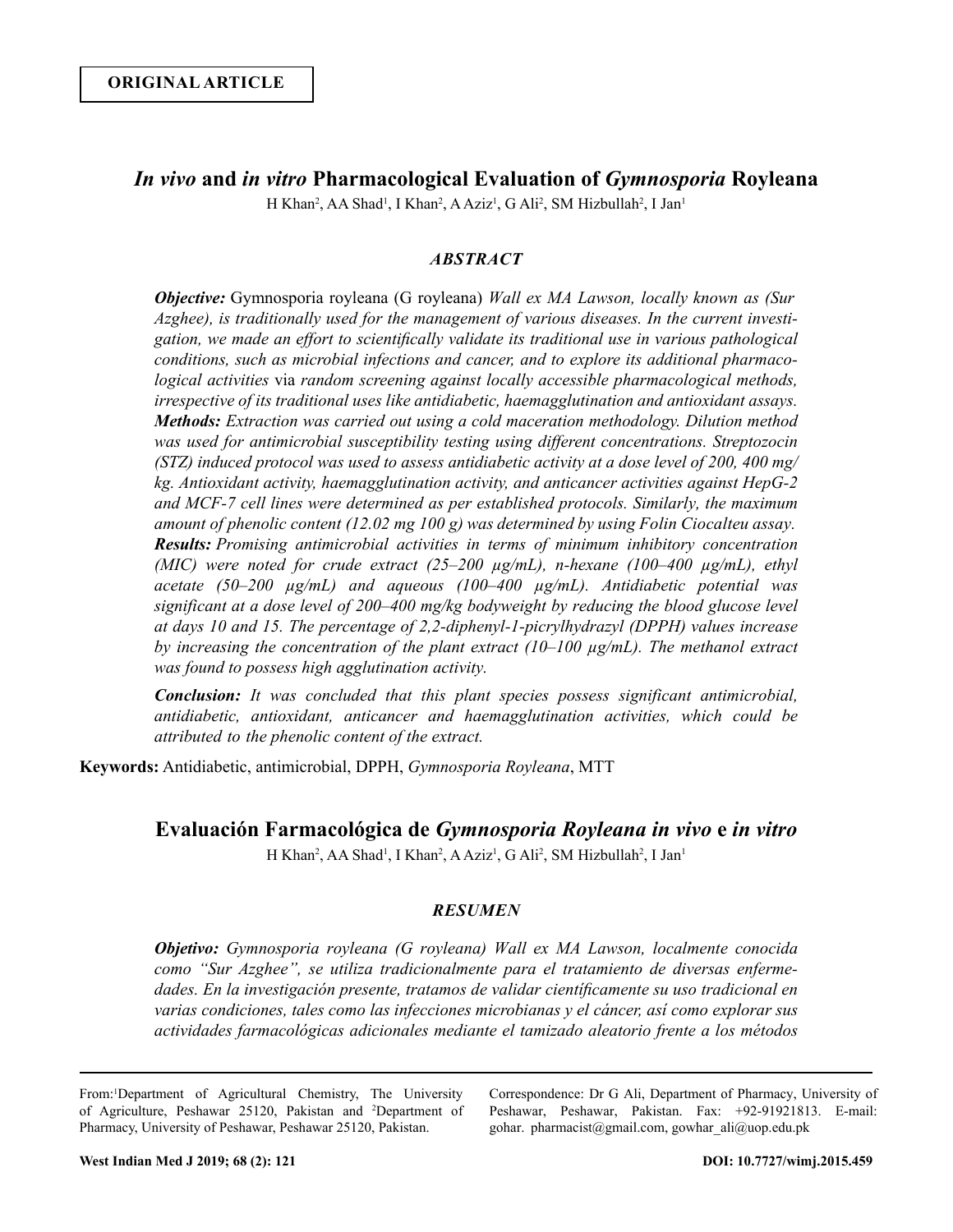*farmacológicos localmente accesibles, independientemente de sus usos tradicionales como ensayos antidiabéticos, hemaglutinantes, y antioxidantes.*

*Métodos: La extracción se realizó mediante una metodología de maceración en frío. Un método de dilución se utilizó para la prueba de susceptibilidad antimicrobiana utilizando diferentes concentraciones. Se utilizó el protocolo inducido por estreptozotocina (STZ) para evaluar la actividad antidiabética a un nivel de dosis de 200, 400 mg/kg. La actividad antioxidante, la actividad de hemaglutinación, y las actividades anticancerígenas contra las líneas celulares HepG-2 y MCF-7, se determinaron según los protocolos establecidos. De modo similar. la cantidad máxima de contenido fenólico (12.02 mg 100 g) se determinó mediante el uso del ensayo Folin-Ciocalteu.*

*Resultados: Se observaron actividades antimicrobianas prometedoras en términos de la concentración inhibitoria mínima (CIM) para el extracto crudo (25‒200 μg/mL), el n-hexano (100‒400 μg/mL), el acetato de etilo (50‒200 μg/mL), y el extracto acuoso (100‒400 μg/mL). El potencial antidiabético fue significativo a un nivel de dosis de 200‒400 mg/kg de peso corporal mediante la reducción del nivel de glucosa en sangre a los 10 y 15 días. El porcentaje de los valores de 2,2-difenil-1-picrilhidracilo (DPPH) se incrementa al aumentar la concentración del extracto de la planta (10‒100 μg/mL). Se halló que el extracto de metanol posee una alta actividad de aglutinación.*

*Conclusión: Se concluyó que esta especie de planta posee importantes actividades antimicrobianas, antidiabéticas, antioxidantes, anticancerígenas y hemaglutinantes, que podrían atribuirse al contenido fenólico del extracto.*

**Palabras clave:** Antidiabética, antimicrobiana, DPPH, *Gymnosporia royleana*, MTT

### **INTRODUCTION**

Natural products-based drug discovery is still a challenging field for scientists across the globe. New yet effective therapeutic agents from natural sources, especially plants, are an ever expanding area  $(1-6)$ . *Gymnosporia royleana* (*G royleana*) Wall ex MA Lawson (Sur Azghee), is a herbaceous medicinal plant, which belongs to the family Celastraceae (Fig. 1).

This family comprises around 900-1000 different genera and nearly 1300 species (7). The geographical study reveals that the plant is cosmopolitan in the Northern region of Pakistan and locally known as "Sur Azghee". The plant is traditionally used for the treatment and management of stomach disorders, gastritis, rheumatism, influenza and cancer  $(8-10)$ . Literature survey shows that the plant is used in folk medicine for analgesic, gastro-protective and anticancer properties and for toothaches (11).

An *in vitro* bioassay has reported that the root of *G royleana* possesses phytotoxic, cytotoxic and antibacterial activity (12). A large number of bioactive constituents like cytotoxic maytensine alkaloids, triterpenes, namely salaspermic acid and orthosphenic acid

#### **West Indian Med J 2019; 68 (2): 122**

have been isolated from different *Gymnosporia* species  $(12-14)$ . In the current investigation, we have made an effort to scientifically validate some of its traditional uses in various pathological conditions, assessing its antimicrobial and anticancer activities. We were also



Fig. 1: Photographs of *Gymnosporia royleana* (Wall ex MA Lawson).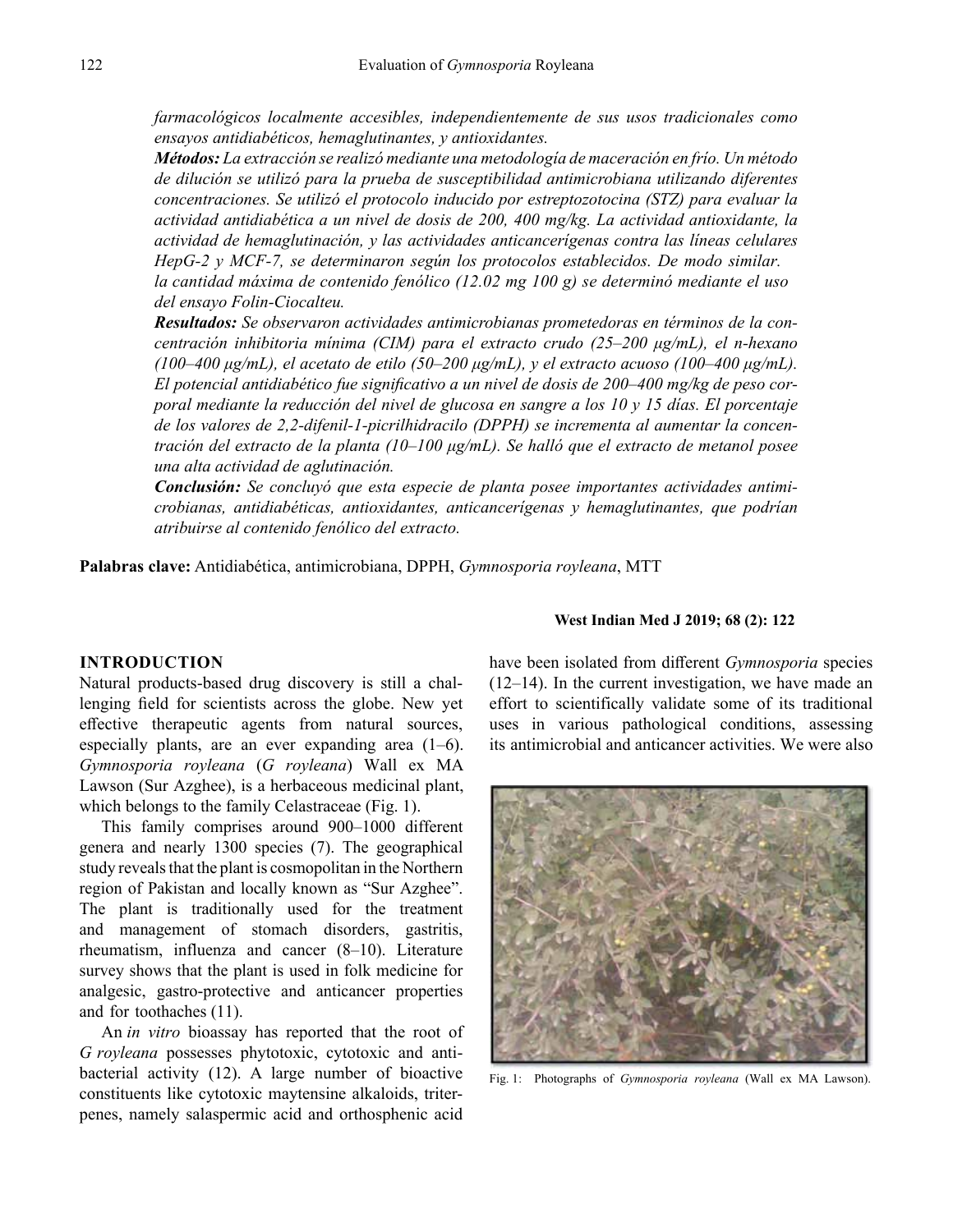interested in exploring its additional pharmacological activities *via* random screening against locally accessible pharmacological methods irrespective of its traditional uses like antidiabetic, haemagglutination and antioxidant assays. As polyphenolic compounds are generally associated with antioxidant, antidiabetic, antimicrobial and anti-cancer activities  $(15-16)$ , we also decided to carry out quantitative anaylsis of the total phenolic content with the aim of correlation with the pharmacological activities of *G royleana*.

### **Ethical approval**

The current study "*In vivo* and *in vitro* pharmacological evaluation of *G royleana*" was approved under a project entitled "Investigation of secondary metabolites of *G royleana*: Phytochemical and pharmacological studies" by the Departmental Research Ethical Committee of the Pharmacy, University of Peshawar, Peshawar, Khyber Pakhtunkhwa (KP), Pakistan, who granted an approval certificate number 05/EC-15/Pharm.

# **MATERIAL AND METHODS**

### **Plant collection and identification**

*Gymnosporia royleana* was collected from Swat Valley, Khyber Pakhtunkhwa, Pakistan. The plant was collected from its natural habitat and was identified by Mahboob Ur Rehman, plant taxonomist, (Assistant professor, Government Post-Graduate Jehanzeb College, Saidu Sharif, Swat, Khyber Pakhtunkhwa, Pakistan) and a voucher specimen (RG-12) was deposited in the herbarium of cited college and Pakistan Council of Scientific and Industrial Research (PCSIR), Peshawar, Khyber Pakhtunkhwa, Pakistan.

# **Sampling and sample preparation**

In our study, the aerial parts of *G royleana* were used for pharmacological investigation. The respective parts were washed with tap water to remove dust, filth and adherent materials. The plant material was then dried in shade for complete dryness, which was achieved within seven days. The dry sample was then crushed and chopped with the help of an electrical grinder (Yigan, Model WF 130). The powder sample was packed and labelled in clean plastic bags and was refrigerated below 4 °C for analysis.

## **Extraction and Fractionation**

Extraction was done using a cold maceration method. Firstly, powdered plant material, about 1.5 kg, was suspended in approximately 2 L methanol at room temperature for seven days  $(17–18)$ . The extracts were then filtered through Whatman filter paper No.1.

Methanol was then evaporated from the filtrate using a rotary evaporator (model, Buchi Rotavapor R-200) under vacuum at 45 °C. Fractionation of the extract was carried out by suspending the crude extract in 150 mL water, and then partitioning with different organic solvents (hexane and ethyl acetate), in order to increase polarity by using a separating funnel.

All the fractions were dried by evaporating respective solvent using a rotary evaporator. Dried extracts were stored at 4 °C in a refrigerator until analysed. We were interested in screening for the biological effects of the fractions of crude extract in some assays, based on the limited choice of available organic solvents (*n*-hexane and ethyl acetate). *N*-hexane is used to separate less polar constituents of the crude extract while ethyl acetate is used to separate polar constituents in assessing, their comparative biological effects.

#### **Antimicrobial activity**

Determination of the minimum inhibitory concentration (MIC, mg/mL) by the dilution method was carried out as reported previously  $(18-19)$ , using a cell suspension of about  $1.7 \times 10^6$  CFU/mL, which was obtained following Macfarland and Turbidity Standard No. 0.5. Concentration of the suspension was standardized by adjusting the optical density to 0.1 at 600 nm (Shimadzu, UV-VIS Spectrophotometer). Extracts and fractions were dissolved in dimethylsulfoxide (DMSO) and serially diluted with sterile water in microplates, in a laminar flow cabinet. The same volume of an actively growing culture of the test bacteria was added to the different wells and cultures were grown overnight in 100% relative humidity (at  $37^{\circ}$ C). The next morning, tetrazolium violet was added to all the wells. Growth was indicated by a violet colour in the culture. The lowest concentration of the test solution that led to inhibition of growth was taken as the MIC. Streptomycin, miconazole and amphotericin B were used as controls for comparison.

# **Test micro-organisms**

 *Candida* albicans (*C albicans*) [ATCC 2091] and Tests were performed using well-known bacterial and fungal strains. Bacterial strains were *Escherichia* Coli (*E coli*) [ATCC 25922], Bacillus subtilis (*B subtilis*) [ATCC 6633], *Staphylococcus* aureus (*S aureus*) [ATCC 25923], *Pseudomonas aeruginosa* (*P aeruginosa*) [ATCC 27853] and *Salmonella* typhi (*S typhi*) [ATCC 19430]. Fungal strains included Aspergillus flavus (A flavus) [ATCC 32611], which were maintained on an agar slant at 4 °C.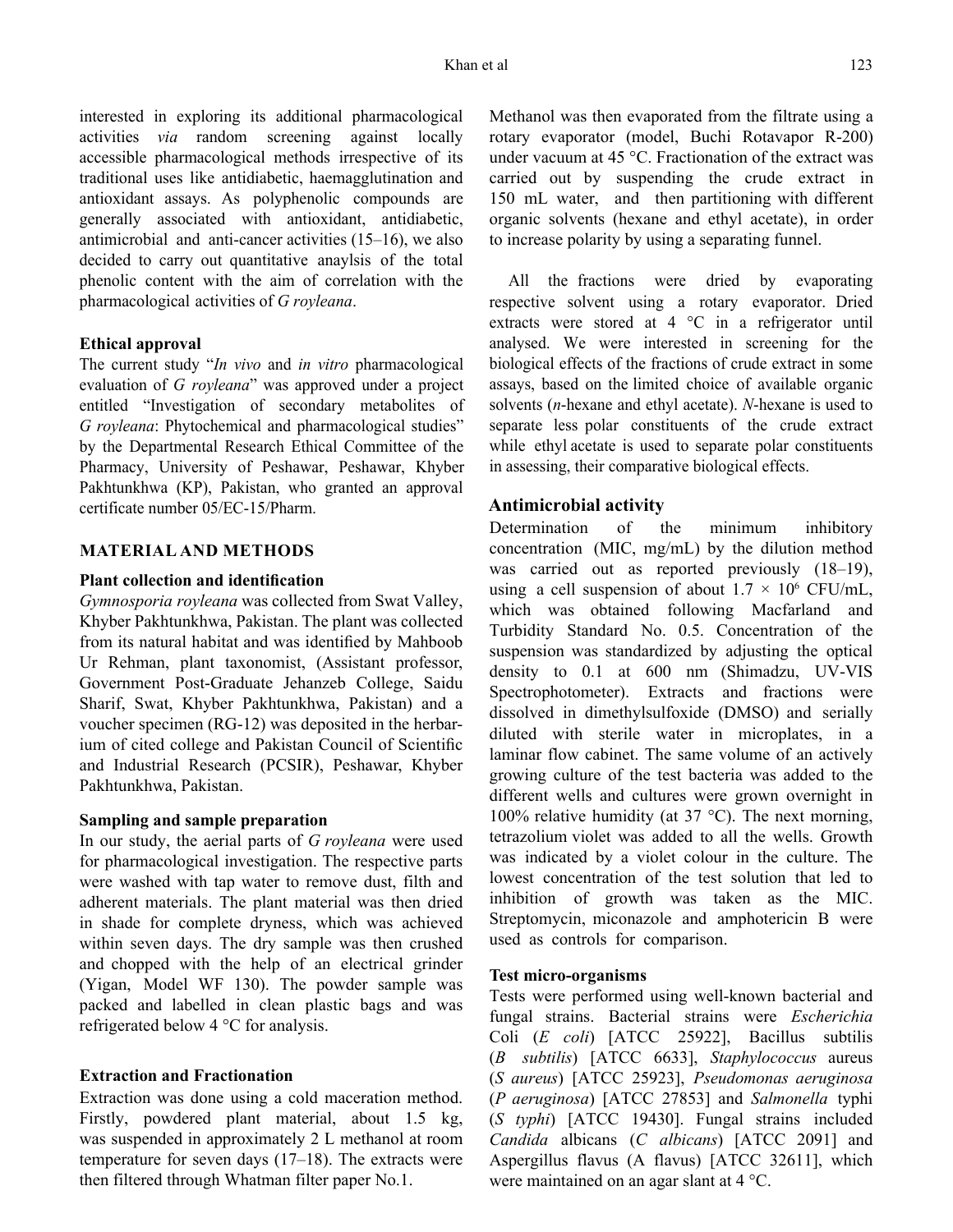Bacteria and fungi were activated at 37 °C for 24 hours on nutrient agar or Sabouraud glucose agar, respectively, prior to any screening.

# **Antidiabetic activity**

*In-vivo* antidiabetic activity was performed using laboratory mice. All animals were kept according to standard laboratory protocols and guidelines (2). These experiments were conducted according to wellestablished protocols, published and accepted internationally. Methanolic extract of *G royleana* was evaluated for antidiabetic activity by utilizing the standard protocol of Chen et al (20). Diabetes mellitus was induced in mice by injecting freshly prepared STZ (Sigma) solution in citrate buffer  $(0.01 \text{ Mol L}^{-1}, \text{pH } 4.5)$ , at a dose level of 35 mg kg -1 bodyweight. Prior to induction of diabetes, all animals were fed with a high-fat diet. All diabetic animals, meeting the criterion of diabetes were included in the study. All animals were divided into five groups ( $n = 6$ ). Group 1 included a normal control (healthy animals). Group 2 included animals with induced diabetes as a diseasecontrol group. Groups 3 and 4 included diabetic animals treated with *G royleana* 200 mg/kg and *G royleana* 400 mg/kg, respectively. Finally, Group 5 was based on diabetic animals treated with glibenclamide, 10 mg/kg, as a positive control group.

# **Determination of antioxidant activity**

Antioxidant activity of methanol extract of *G royleana* was evaluated, using the standard protocol of Blois (21). Plant extract (25 mg) was dissolved in 2 mL methanol, to make different concentrations by the serial dilution method (22). Then, 4 mL of solution in the test tube was taken, to which 1 mL of 0.001 M of DPPH (2,2-diphenyl-1-picrylhydrazyl) was added. For control solution, 1 mL DPPH solution and 5 mL methanol were mixed and were incubated in the dark for 30 minutes. The antioxidant potential of the methanolic fraction was measured spectrophotometrically by the change in absorbance of DPPH at 517 nm employing the following formula:

Percentage of DPPH activity = Control – test Absorbance / Control  $\times$  100

### **Haemagglutination activity**

In order to make the red blood cells (RBC) suspension, the fresh human blood was washed thoroughly with phosphate buffered saline (PBS) and centrifuged for 10 minutes at 2900 revolutions per minute (RPM). Phosphate buffered saline was used

to wash the suspension repeatedly by adding trypsin solution (0.25%). The routine protocol was used for making 1% suspension of RBC. Afterwards, 100 µL of the RBC suspension were transferred to each well in 96-well plates, 100 µL of untreated PBS, phytohaemagglutinin (PHA) and the fraction were added, in triplicates. After 20, 40, 60 and 80 minutes, four sets of plates were allowed to react individually. Supernatants were analysed using ELISA reader at a wavelength of 405 nm and a different wave-length of 650 nm, 100 µL of 0.1% solution of Triton  $\times$  100 was added to each well and homogenized for 10 minutes on an MTP shaker at room temperature. Finally the plates were again analysed on an ELISA reader by using the same wavelength (23).

# **Determination of polyphenol content and preparation of extract**

The total phenolic content (TPC) in *G Royleana* was determined by follin ciocalteu assay as described by Grubesic *et al* (24). About 2 g of the powdered sample was dissolved in 160 mL methanol (30%) by heating it at 70 °C for 15 minutes in a water bath. The extract was cooled and then filtered. Afterwards, the basic sample solution was prepared by adding 30% methanol in the cooled extract and the volume of each extract was made up to 200 mL. Furthermore, 2 mL of the basic sample solution was dissolved in 8 mL of water and 10 mL of acetate buffer (solution 1, S1). Then, 10 mL of S1 was mixed with casein and shook for 45 minutes and then filtered (solution 2, S2). The absorbance was measured at 720 nm. The blank solution was prepared by using 10 mL S1 and 50 mg casein with normal shaking for 45 minutes and then filtered. The total polyphenol concentration was measured by taking three replicates independently. Concentration of phenols in the sample was determined *via* absorbance data. Total phenolic content was expressed as a percentage of the dry mass.

# **Anticancer activities against HepG-2 and MCF-7 cell lines**

#### *Cell cultures*

HepG-2 (hepatic cancer) and MCF-7 (breast cancer) human cell lines were maintained in DMEM complete media (L-glutamine supplemented with 10% heat-inactivated fetal bovine serum, 100 U/mL penicillin and 100 μg/mL streptomycin) in addition to 10 mM non-essential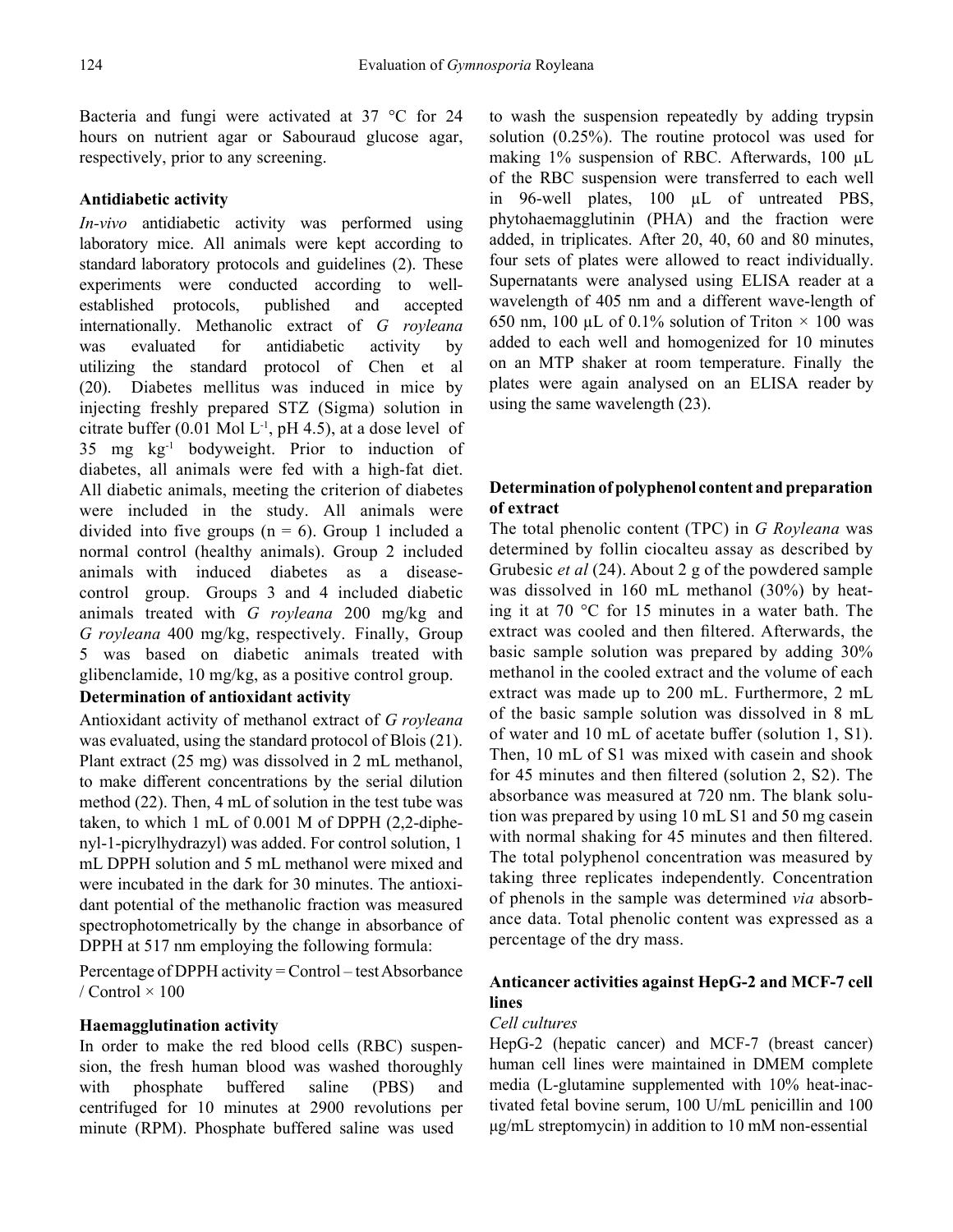amino acids. Cells were grown at  $37 \degree C$  in a humidified atmosphere of  $5\%$  CO<sub>2</sub>. All experiments were performed with cells in the logarithmic growth phase.

### *Cytotoxicity assay*

Sensitivity of the cancer cells to drugs was determined in triplicate using the 3-(4,5-dimethylthiazol-2-yl)- 2,5 diphenyltetrazolium bromide (MTT) cell viability assay (25). The extracts and individual substances were dissolved in dimethylsulfoxide (DMSO) and further serially diluted with the medium in two-fold fashion into ten different concentrations so as to attain final concentrations ranging from 0.977 to 500 μg/mL for extracts, and from 0.977 to 500 μM for isolated substances, in 96 well plates; each well contained 100 μL medium. Dimethylsulfoxide was used in a concentration below 0.05% in the medium. Wells containing the solvent and wells without the solvent were included in the experiment. Exponentially, growing cells were seeded in a 96 well plate  $(2 \times 10^4 \text{ cells/well})$ , the cells were cultivated for 24 hours and then incubated with various concentrations of the serially diluted tested samples at 37 °C for 24 hours and then with 0.5 mg/mL MTT for four hours. The formed formazan crystals were dissolved in 100 μL DMSO. The absorbance was detected at 570 nm, using a microplate reader.

#### *In-vivo* acute toxicity

The  $LD_{50}$  in mice was determined according to the method described previously (26). In brief, nine mice were divided into three groups of three mice each, representing three geometrically increasing dose points of 10, 100 and 1000 mg/kg of the extract, which were administered intraperitoneally. Animals were observed for mortality within each group, over a 24 hours period. The  $LD_{50}$  was calculated as the geometric mean of the highest non-lethal dose and the lowest lethal dose.

The use of a limited number of mice, three per group, for the  $LD_{50}$  toxicity studies is already reported in the literature (27–28). Secondly, due to a shortage of healthy and suitable laboratory mice, we had no other way to conduct experiments but on three animals per group.

#### **Statistical analysis**

GraphPad Prism version 5.0, Inc. Version, California, United States of America was used for analysis (http://www.graphpad.com). Analysis of variance (ANOVA) followed by appropriate *post-hoc* analysis was applied to data for statistical significance. Values of  $p \leq 0.05$  were considered significant in all cases.

#### **RESULTS AND DISCUSSION**

This study revealed promising antimicrobial activities in terms of minimum inhibitory concentration (MIC, μg/ mL). Results of the antimicrobial activity of standard, control, crude, *n*-hexane, ethyl acetate and aqueous fractions of *G royleana* are showen in Table 1.

The most susceptible microorganism among the bacterial and fungal strains were *E coli*, *B subtilis*, *S aureus*, *P aeruginosa*, *S typhi*, *C albicans* and *A flavus*. Results revealed that the MIC values of methanol extract, *n*-hexane, ethyl acetate and aqueous fraction against *E coli*, *B subtilis*, *S aureus*, *P aeruginosa*, *S typhi*, *C albicans* and *A flavus* were (100, 50, 50, 100, 25, 100, 200 MIC, µg/mL), (400, 100, 100, 400,100, 200, 400 MIC, µg/mL), (100, 50, 50, 100, 50, 100, 200 MIC, µg/mL) and (200, 100, 100, 200, 100, 200, 400 MIC, µg/mL), respectively. These data revealed more potent activity against *S typhi* for methanol extract (25 MIC, µg/mL), *B subtilis*, *S aureus*, *S typhi* for *n*-hexane (100 MIC, µg/mL), *B subtilis*, *S aureus*, *S typhi* for ethyl acetate (50 MIC, μg/mL) and *B subtilis, S aureus, S typhi* for aqueous fraction (100 MIC,  $\mu$ g/mL). In case of positive control standard antibiotic streptomycin, miconazole and amphotericin B

Table 1: Antimicrobial activity of methanol extract and fractions of *Gymnosporia royleana* represented as minimum inhibitory concentration (MIC, μg /mL).

| Microorganism   | Minimum Inhibitory Concentration (MIC, $\mu$ g/mL) |         |       |                  |                      |         |
|-----------------|----------------------------------------------------|---------|-------|------------------|----------------------|---------|
|                 | <b>Standard</b>                                    | Control | Crude | <i>n</i> -Hexane | <b>Ethyl acetate</b> | Aqueous |
| E coli          | $10^{1}$                                           | 800     | 100   | 400              | 100                  | 200     |
| B subtilis      | 8 <sup>1</sup>                                     | 800     | 50    | 100              | 50                   | 100     |
| <i>S</i> aureus | $10^{1}$                                           | 800     | 50    | 100              | 50                   | 100     |
| P aeruginosa    | 9 <sup>1</sup>                                     | 800     | 100   | 400              | 100                  | 200     |
| S typhi         | $10^{1}$                                           | 800     | 25    | 100              | 50                   | 100     |
| C albicans      | 1.7 <sup>2</sup>                                   | 800     | 100   | 200              | 100                  | 200     |
| A flavus        | $2.4^3$                                            | 800     | 200   | 400              | 200                  | 400     |

<sup>1</sup>Streptomycin, <sup>2</sup>Miconazole, <sup>3</sup>Amphotericin B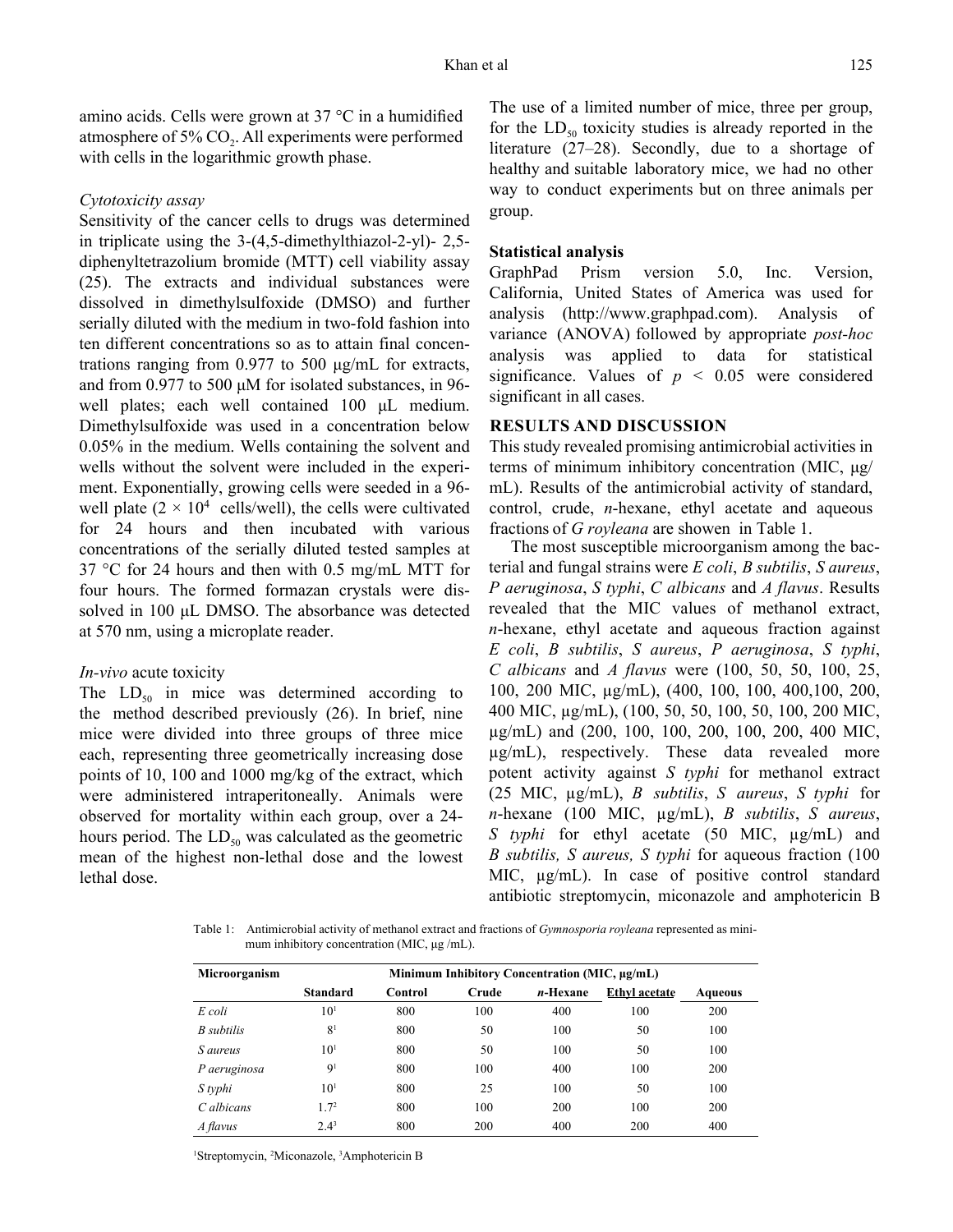exhibited potent activity against bacteria *E coli*, *B subtilis*, *S aureus*, *P aeruginosa*, *S typhi* (MIC; 8‒10 µg/mL) and fungal strain *C albicans*, *A flavus* (MIC;  $1.7$ ,  $2.4 \mu$ g/mL). The negative control, that is, DMSO had no influence on the growth, even at the highest concentration used.

Results of Table 2 clearly indicate that both doses (200, 400 mg kg-1 bodyweight ) of methanolic extract of *G royleana* were effective in reducing the blood glucose level in diabetic mice at day 10 and day 15 ( $p < 0.05$ ). The results were comparable with that of standard drug. However, both doses failed to reduce the blood glucose level at day five of experimental protocol.

Results of agglutination values of methanolic extract of *G royleana* are shown in Table 3. The haemagglutination inhibition activity was investigated by taking various concentrations of extracts  $(0.0001-1 \text{ mg} \text{ mL}^{-1})$ against different types of human blood groups. Analysis of variance and Dunnet *post-hoc* tests have revealed that there was a significant difference between the agglutination values observed with methanolic extract of *G royleana* and PHA ( $p < 0.05$ ).

The effects of the antioxidant potential methanolic extract of *G royleana* are depicted in (Fig. 2).

Methanolic extract of the plant proved to be a good source of free radical scavenging activity with a percentage of DPPH value ranging from 7.43–77.31% at varying concentrations. The results of total phenolic content of *G royleana* are demonstrated in (Fig. 3) and were expressed as tannic acid equivalent (TAE) in mg  $100 \text{ g}^{-1}$ . The subject plant was found to possess significant phenolic content of 12.02 mg 100  $g^{-1}$ .

Cancer is a major cause of morbidity and mortalilty worldwide. Emergence of cancer resistance to available drugs is another dilemma, which necessitates the prompt and effective discovery of new anticancer agents with promising safety profiles. HepG-2 cells are suitable models for investigation of new agents against hepatocellular carcinoma. Owing to their high degree of morphological and functional differentiation *in vitro*, HepG2 cells are a suitable model to study the intracellular trafficking and dynamics of bile canalicular and sinusoidal membrane proteins and lipids in human hepatocytes *in vitro*. A MCF-7 cell belongs to non-invasive breast cancer cells. This cell line retained several characteristics of differentiated mammary epithelium, including the ability to process oestradiol *via* cytoplasmic oestrogen receptors and the capability of forming domes. Natural products have

proved to be rich sources of bio-active compounds potentially useful for better management of cancer and other diseases. In the current investigation, two of three test samples showed reasonable activity against the tested cancer cell lines, showing considerably significant activity against HepG-2 and MCF-7 cells Table 4.

This preliminary study data supports the presence of various classes of bioactive compounds, which might potentially provide significant anticancer activity. New compounds can be isolated and identified using bioactivity-guided isolation against various cancer cell lines. Extensive phytochemical and pharmacological investigations of *G royleana* are recommended for ongoing anticancer-based drug research. *In-vivo* toxicity revealed that the LD50 of the extract in mice was found to be 1250 mg/kg *via* intraperitoneal route.

#### **CONCLUSION**

From the current study, it is concluded that the various fractions of the aerial parts of *G royleana* showed promising pharmacological activities due to the presence of polyphenolic bioactive compounds. Therefore, further work is required to isolate these compounds by applying advanced analytical techniques.

## **ACKNOWLEDGEMENT**

We sincerely thank and acknowledge the taxonomist, Prof Mahboob Ur Rehman (Government Post Graduate Jehanzeb College, Saidu Sharif, Swat, Khyber Pakhtunkhwa, Pakistan), for the identification of the plant.

## **AUTHOR'S NOTE**

The authors declare that we have no conflict of interest.

#### **REFERENCES**

- 1. Khan I, Nisar M, Khan N, Saeed M, Nadeem S, Fazal-ur-Rehman. Structural insights to investigate Conypododiol as a dual cholinesterase inhibitor from Asparagus adscendens. Fitoterapia 2010; 81: 1020-25.
- 2. Khan I, Nisar M, Shah MR, Shah H, Gilani SN. Anti-inflammatory activities of Taxusabietane A isolated from Taxus wallichiana Zucc. Fitoterapia 2011; **82:** 1003–1007.
- 3. Khan I, Nisar M, Ahmad M, Shah H, Iqbal Z, Saeed M. Molecular simulations of Taxawallin I inside classical taxol binding site of βtubulin. Fitoterapia 2011; **82:** 276–81.
- 4. Khan I, Samad A, Khan AZ, Habtemariam S, Badshah A, Abdullah. Molecular interactions of 4-acetoxy-plakinamine B with peripheral anionic and other catalytic subsites of the aromatic gorge of acetylcholinesterase: Computational and structural insights. Pharma Biol 2013; **51:** 722–27.
- 5. Nisar M, Tariq SA, Marwat IK, Shah MR, Khan IA. Antibacterial, antifungal, insecticidal, cytotoxicity and phytotoxicity studies on Indigofera gerardiana. J Inhib Med Chem 2009; **24:** 224–29.
- 6. Jan AK, Shah MR, Anis I, Marwat IK. In vitro antifungal and antibacterial activities of extracts of Galium tricornutum subsp. longipedunculatum. J Enz Inhib Med Chem 2009; 24192–196.
- 7. Okano RMC. Estudastaxonomicos do genero Maytenus MOL. Emend. Mol. (Celastraceae) do Brasilextara-amazonico; Tese de Doutorado, Universidade de campinas, campinas, Brasil (1992).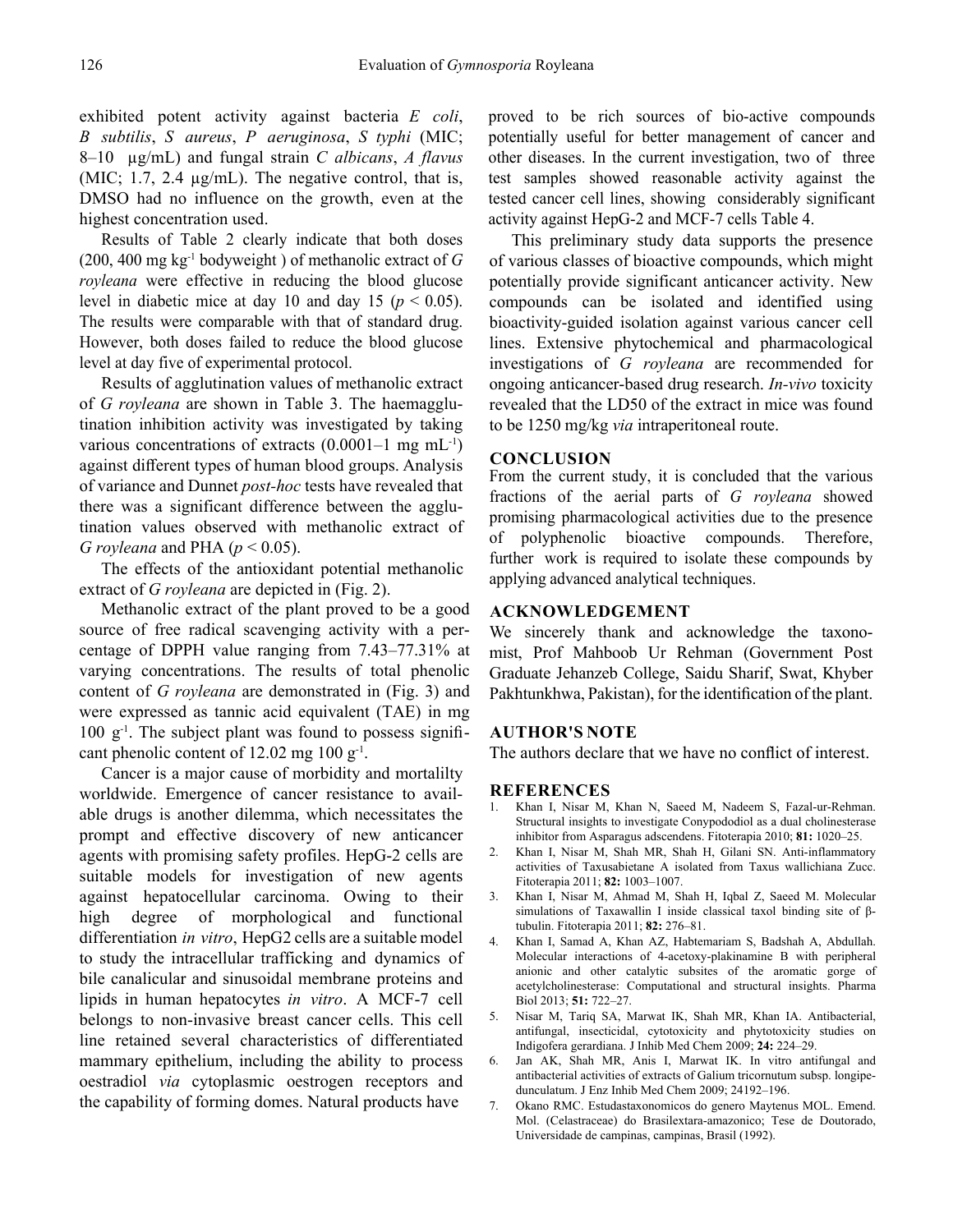Table 2: Anti-diabetic potential of methanol extract of *Gymnosporia Royleana.*

| <b>Groups and doses</b>            | <b>Initial Day</b> | Day 5             | Day 10             | <b>Day 15</b>       |
|------------------------------------|--------------------|-------------------|--------------------|---------------------|
|                                    | $Mean \pm SD$      | $Mean \pm SD$     | $Mean \pm SD$      | $Mean \pm SD$       |
| NC (Normal control)                | $70.81 \pm 0.46$   | $72.69 \pm 0.22$  | $72.03 \pm 0.38$   | $72.06 \pm 0.11015$ |
| DC (Diabetic control)              | $184.36 \pm 0.37$  | $185.78 \pm 0.41$ | $187.92 \pm 0.46$  | $192.53 \pm 0.23$   |
| $GR(200 \text{ mg/kg})$            | $183.21 \pm 0.57$  | $157.28 \pm 0.63$ | $116.17 \pm 0.43*$ | $97.91 \pm 0.51*$   |
| $GR(400 \text{ mg/kg})$            | $183.87 \pm 0.33$  | $141.82 \pm 0.57$ | $102.77 \pm 0.59*$ | $86.45 \pm 0.29*$   |
| Glibenclamide $(10 \text{ mg/kg})$ | $193.37 \pm 0.52$  | $154.93 \pm 0.48$ | $109.27 \pm 0.31*$ | $75.78 \pm 0.31*$   |

Values are presented as mean ± SD. ANOVA followed by *Post-hoc* Dunnett's test. Asterisks indicated statistically significant results. \**p* < 0.05. NC: Normal control; DC: Diabetic control; GR: *Gymnosporia Royleana*.

Table 3: Haemagglutination potential of methanolic extract of *Gymnosporia Royleana*.

| <b>Concentrations</b> | PHA              | Gymnosporia Royleana |
|-----------------------|------------------|----------------------|
|                       | $3.71 \pm 0.223$ | $4.671 \pm 0.357*$   |
| 0.1                   | $3.89 \pm 0.215$ | $4.329 \pm 0.312*$   |
| 0.01                  | $3.71 \pm 0.298$ | $4.211 \pm 0.287*$   |
| 0.001                 | $3.70 \pm 0.301$ | $4.248 \pm 0.419*$   |
| 0.0001                | $3.70 \pm 0.271$ | $4.252 \pm 0.554*$   |

Each point is the mean  $\pm$  SEM (ANOVA and Dunnet's *post-hoc* test: \* $p$  < 0.05, v = 6 against PHA (phytohaemagglutinin) at each separate concentration).



Fig. 2: Antioxidant activity of methanol extract of *Gymnopsporia Royleana*. The effects of the antioxidant potential of *Gymnopsporia Royleana* are depicted in figure above. The percentage of DPPH (2,2-diphenyl-1-picrylhydrazyl) values increase by increasing the concentration of the plant extract (10-100 µg/mL). Methanolic extract of the plant proved to be a good source of free radical scavenging activity with a percent DPPH value ranged from 7.43-77.31% at varying concentrations.

- 8. Alam N, Zabta KS, Muhammad I, Zahid U. Indigenous knowledge of medicinal plants of chagharzai valley district buner, Pakistan. J Ethnobot Leaflets 2006; **43:** 773–80.
- 9. Chavez H, Estevez BA, Ravelo AG, Gonzalez AG . First examples of dammaranetriterpenes isolated from Celastraceae. Tetrahedron 1997; **53:** 6465–72.
- 10. Rattmann YD, Cipriani TR, Iacomini M, Rieck L, Marques MCA, Santos S. Nitric oxide-dependent vasorelaxation induced by extractive solutions and fractions of Maytenusilicifolia Mart ex Reissek (Celastraceae) leaves. J Ethnopharmacol 2006; **104:** 328–35.

Table 4: Anticancer activity results of *Gymnosporia Royleana*

| Sample                     | $IC_{\rm so}$ (µg/mL)<br>$HepG-2$ | MCF-7            |
|----------------------------|-----------------------------------|------------------|
| Gymnopsporia Royleana (GR) | $162.1 \pm 0.02$                  | $241.7 \pm 0.08$ |
| Doxorubicin (Standard)     | $0.39 \pm 0.03$                   | $0.28 \pm 0.02$  |



Fig. 3: Total phenolic content (TPC) of *Gymnosporia Royleana*. The outcome of total phenolic content of *G Royleana* have demonstrated in figure above and were expressed as tannic acid equivalent (TAE) in mg 100 g-<sup>1</sup> . The subject plant was found to possess significant phenolic content of  $12.02$  mg  $100$  g<sup>-1</sup>.

- 11. Shinwari MI, Mir AK. Ethnobotany of Gokand valley, district Buner, Pakistan. Pak J Bio Sci 2003; **6:** 363–69.
- 12. Uddin A, Uddin G, Choudhary MI. Isolation of triterpenes and bioassay of fractions from roots of the maytenus royleana (Wall. ex M.A. Lawson) cufodontis. World App Sci J 2013; **21:** 196–202.
- 13. Manske RHF. The Alkaloids. Academic Press, New York 1977; **16:** 215.
- 14. Pearez VJM, Tincusi BM, Jimeanez IA, Bazzocchi IL, Gupta MP, Castanys S, Gamarro F, Ravelo AG. New Natural Sesquiterpenes as Modulators of Daunomycin Resistance in a Multidrug-Resistant Leishmaniatropica. Line J Med Chem 1992; **42:** 4388.
- 15. Xia EQ, Deng GF, GUO YJ, Li HB. Biological activities of polyphenols from grapes. Int J Mole Sci 2010; **11:** 622–46.
- 16. Kaisoon O, Siriamornpun S, Weerapreeyakul N, Meeso N. Phenolic compounds and antioxidant activities of edible flowers from Thailand. J Fun Food 2011; **3:** 88–99.
- 17. Qayum M, Nisar M, Shah MR, Zia-Ul-Haq M, Marwat IK. Biological screening of oils from İmpatiens bicolor Royle Pak. J Bot 2012; **44:** 259–355.
- 18. Muhammad N, Tariq SA, IK Marwat, MR Shah, IA Khan. Antibacterial, antifungal, insecticidal, cytotoxicity and phytotoxicity studies on Indigofera gerardiana. J Enz Inhib Med Chem 2009; **24:** 224–29.